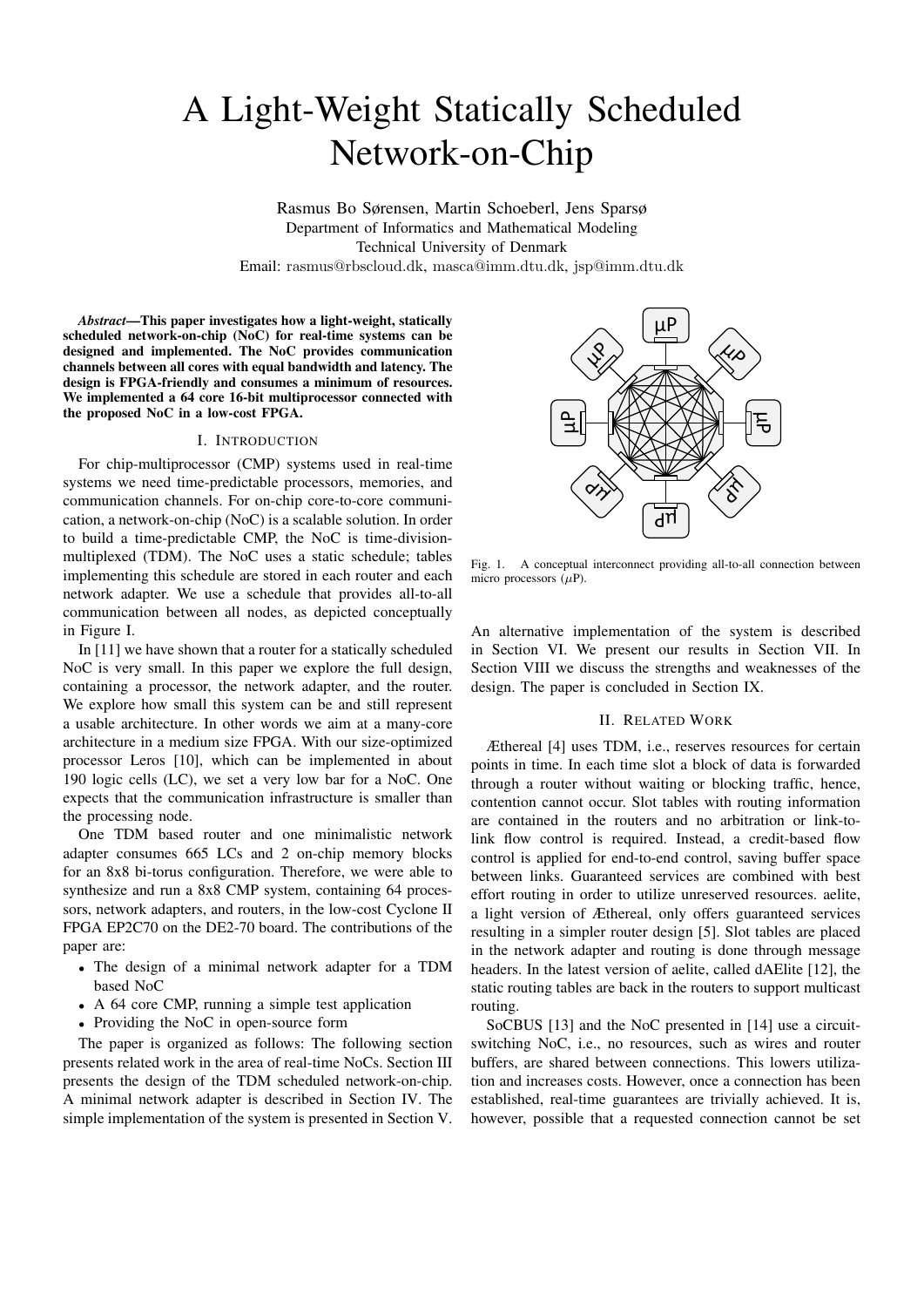

<span id="page-1-1"></span>Fig. 2. The network architecture: (a) the bidirectional torus topology, (b) a node/tile, and (c) the router.

up due to lack of resources (links) – this may compromise the real-time properties.

MANGO [\[1\]](#page-5-8) is an asynchronous NoC, which supports both guaranteed service (GS) and best effort (BE) traffic, by using non-blocking routers and rate control. A non-blocking router requires a separate physical buffer for each virtual circuit, an elaborate arbitration mechanism for each router output port, and a credit-based flow control mechanism among output buffers in neighboring routers. This indicates a considerable hardware cost of the rate-controlled routers.

A time-triggered NoC (TT-NoC) applies the concepts of the time-triggered architecture (TTA) [\[6\]](#page-5-9) to NoCs [\[9\]](#page-5-10). The TT-NoC consists of a ring structure and is therefore only intended for a small number of IP-cores. As the ring is built out of simple multiplexers and registers, it is clocked at double the frequency of the computation nodes. Similar to our presented design, the communication schedule is static and predetermined.

Paukovits and Kopetz use a time-triggered NoC for the time-triggered system-on-chip (TTSoC) architecture [\[7\]](#page-5-11). The messages use wormhole routing and the TDM slotting is based on complete message transmissions. The TTSoC is topology agnostic. The prototype uses an uncommon version of a mesh topology: a 3x2 mesh supporting 10 computation nodes. Therefore, the corner routers are connected to two computation nodes. Our design shares the idea of static scheduling based on TDM. However, we base our schedule on the finer granular network clock and take pipeline effects into account in the network.

### III. A STATICALLY SCHEDULED NOC

<span id="page-1-0"></span>In [\[11\]](#page-5-0) we presented the idea of a statically scheduled TDMbased NoC, called S4NoC, that provides all-to-all communication in regular topologies (e.g., mesh, torus, bi-torus, tree). We presented results on the minimum period of a schedule that provides all-to-all communication and derived first resource

estimates for the routers. All-to-all communication schedules, which are only 15% to 20% longer than theoretical lower bounds, can be calculated with a heuristics [\[2\]](#page-5-12).

In this paper we design a simple network adapter to go along with the simple router and we implement the whole system. The network adapter has to do some bookkeeping and buffering of data and thus the design will be more complex than that of the router. We still aim to keep the design as simple as possible.

A router for the NoC is very simple, which is one of the motivations for using a statically scheduled TDM-based NoC. For a mesh or a bi-torus a router has 5 bi-directional ports (north, east, south, west, local) and each output port is a pipeline stage consisting of a register with a 4-to-1 multiplexer on its input (in and out of the same port is not allowed). The multiplexers are controlled by schedule tables indexed by a slot counter. This avoids the need to transmit address information with the packet. Without the pressure to amortize for the header overhead we can use arbitrary short packets. Therefore, we transmit and schedule single words as packets, which helps to keep the schedule period short and the latency moderate.

For the evaluation described in the following sections we assume a bi-torus topology, as shown in Figure [2\(](#page-1-1)a). Each node consists of a processor with local instruction and data memories, a network adapter, and a router, as shown in Figure [2\(](#page-1-1)b). The processors execute from their local memories and communicate by sending messages across the network. The NoC provides (virtual) channels, all with the same bandwidth, allowing a processor to send messages to and receive messages from all other processors. For simplicity we restrict to single word messages, and by using the same width of the links and routers in the NoC we get a simple design, as illustrated in Figure [2\(](#page-1-1)c), where a message traverses a router in one clock cycle.

The router is obviously very simple (i.e. small and fast) and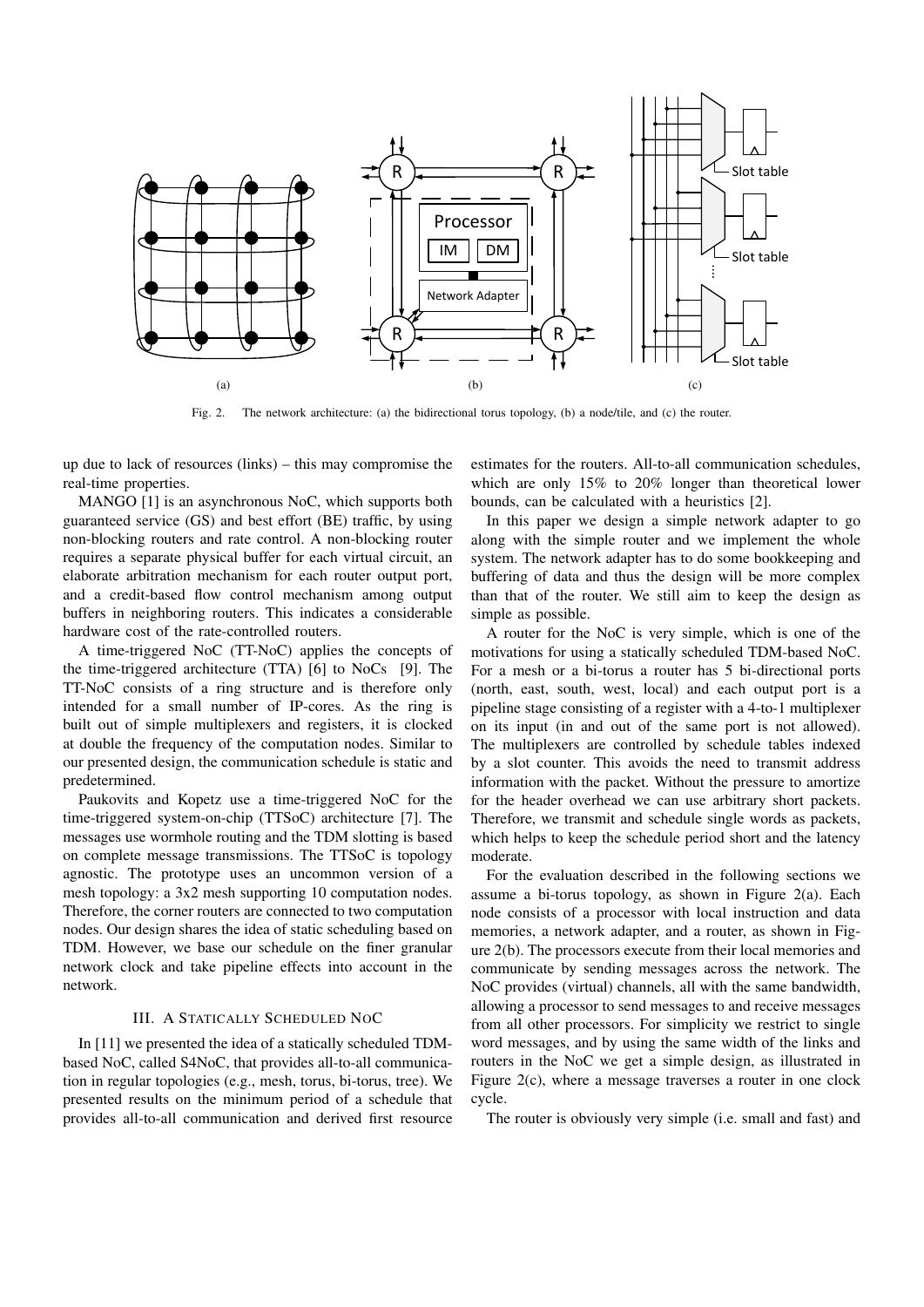

<span id="page-2-2"></span>Fig. 3. A tile including the Leros processor, the network adapter with receive, transmit, and status registers, the interface to the router, and the router.

the sizes of different processors targeting FPGA implementations are also quite well known. The third and last component in a tile is the network adapter. Despite our aim for simplicity its function is non-trivial, and its size and speed is difficult to assess. This is one of the main reasons for the design experiment reported in this paper – to get reliable speed and area figures and to gain insight in the design of this critical component.

The network adapter's interface towards the processor is similar to a memory mapped IO-device, and it offers input and output registers corresponding to all the incoming and outgoing (virtual) channels connecting it to all the other processors. The design is described in more detail in the following.

## IV. THE NETWORK ADAPTER

<span id="page-2-0"></span>The basic functionality of a minimalistic network adapter (NA) is to present an interface to the processing core, which enables the processor to access communication channels to other cores efficiently. The processing core should not be concerned with managing time slots. To fully utilize the network, there are the following requirements to the minimalistic NA:

- Provide an interface to view the status of all channels to the processor
- Send and receive single data words to and from the network in line with the TDM mindset to all other cores in the system
- The NA must be able to transmit and receive data in all consecutive time slots

To synchronize the sending and receiving of flits (transmitted logical words) to the router, the NA uses a time slot table. The time slot table is generated from the static schedule of the size and topology of the desired system. The time slot table in a NA, maps a given time slot to a source and a destination address. These addresses are the ID of the receiving

or transmitting processing core, thus the time slot tables are different for all NAs. The time slot table is driven by a counter in the NA.

The block diagram of the NA is shown in Figure [3.](#page-2-2) The processor can write to the transmit (Tx) buffer, or read from either the receive (Rx) buffer or the status registers. The status registers shows the status of each register in the Tx or Rx channels, i.e., if the Tx register is ready to receive or if the Rx register is ready to be read out.

The interface to the processor is an address space, where each communication channel is mapped to one address and status registers are mapped to several registers depending on the number of cores in the network. In each of the two status registers, each bit represents a communication channel to one other core in the system. Maximizing the utilization of the given hardware, the static schedule is made such that the NA can both send and receive flits in each time slot.

In this simple NA not much control is needed. The task of the control logic is to set and reset bits in the status registers when flits are received and transmitted. The task of controlling each bit of the status registers individually is not complicated, but an increasing number of bits lead to an increasing amount of control logic. To set and reset each bit of the status registers efficiently the status registers should be implemented in flipflops.

### V. IMPLEMENTATION

<span id="page-2-1"></span>In this first simple implementation the whole system resides in one global clock domain. Our design is technology agnostic, but in this section the implementation decisions are related to the Cyclone II FPGA we have used for testing.

*Processor Interface:* On the processor side of the network adapter, the processor needs the ability to read out the status of the communication channels and to read or write data to the individual communication channels. The data to the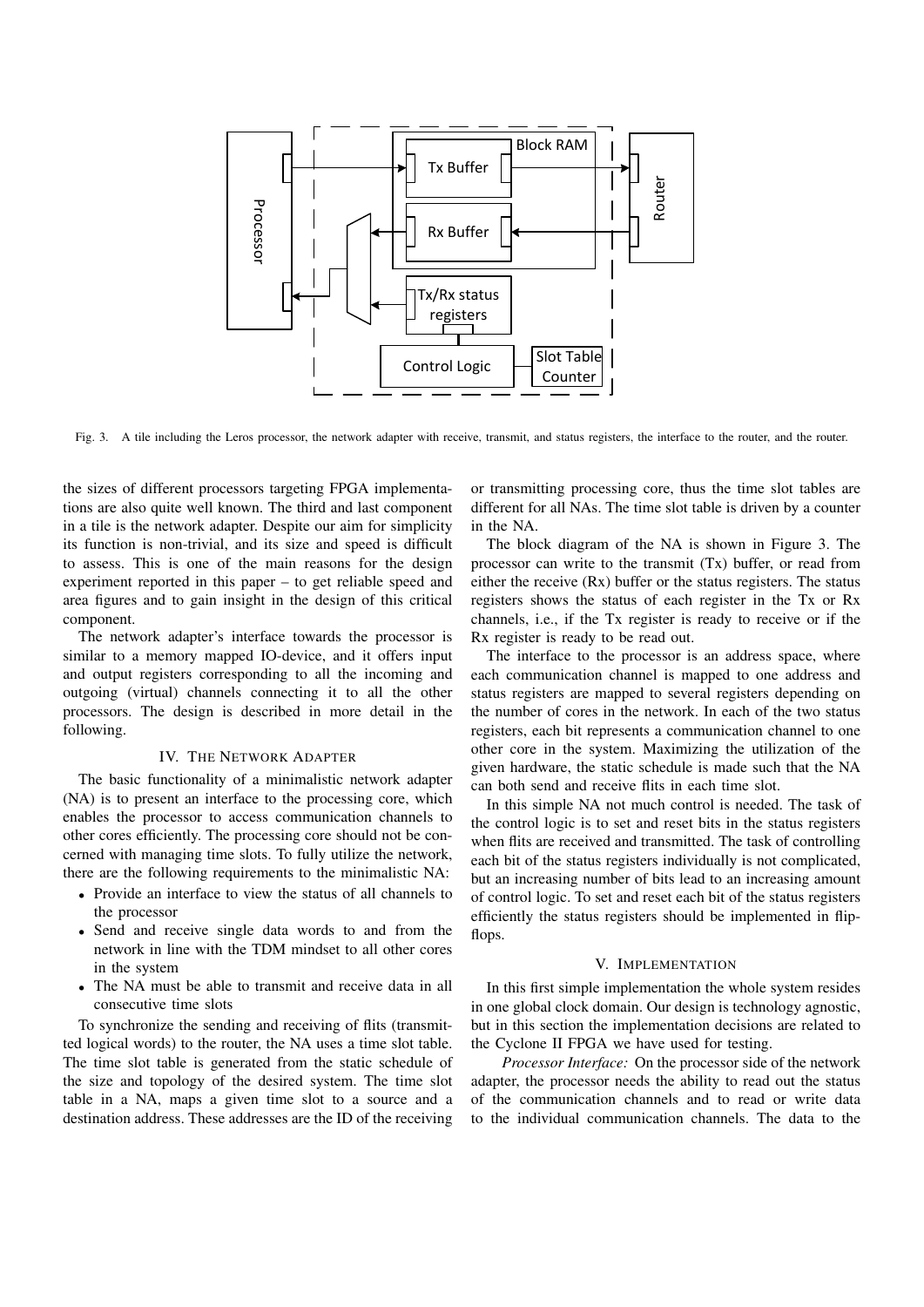communication channels are written or read directly to/from the block RAM. Because the address on the block RAM is registered there is a one cycle delay on a read form the communication buffer. The simple way of solving this problem is to require that when the processor wants to read data, the same read instruction should be executed twice. When the status registers are read there is a multiplexer for selecting which part of the status register to select. In a design where a read from the NA would be limiting the clock frequency of the processor, the NA could implement indirect addressing. For indirect addressing the processor writes the address of a request into an address register and in the following clock cycle the data on that address can be accessed. Indirect addressing will cut the processor I/O bandwidth in half, but the clock frequency of the system could increase.

*Communication Buffer:* In this simple implementation we use one dual ported block RAM for each communication buffer. A block RAM in a Cyclone II FPGA is 4 KBit. Using the block RAMs as buffers, one port is only used for writing and the other port only used for reading. Our system supports all-to-all communication and each communication channel requires two 16-bit words of storage in the NA. The two RAM blocks will support systems of up to 16x16 nodes. In the Cyclone II FPGA the RAM blocks will not be fully utilized. In systems where block RAMs can be instantiated with a finer granularity the resource consumption can be decreased. In an ASIC design the utilization can be made to 100 %.

*Control Logic:* Our implementation of the described design is not tuned for any specific number of processing cores. The circuitry for selecting and updating the status registers are (Number of cores)-to-1 multiplexers, and 1-to- (Number of cores) decoders. Updating the status registers can be limiting the clock frequency for a sufficient number of cores in the system. When instantiating a system of a specific size, the control logic can be pipelined, if the desired frequency is not obtained. This pipelining results in a longer latency for status register updates, both for setting and resetting, the software should be aware of this longer latency.

#### <span id="page-3-0"></span>VI. ALTERNATIVE DOUBLE-CLOCK IMPLEMENTATION

The routers are simple: just registers connected with 4:1 multiplexers. Therefore, those can be run at a higher frequency than a processor. If we use a second clock, synchronous to the main clock and double the frequency, we can time share the router. Thus reducing the size of the router by 50%. The block RAM usually can also run at a higher frequency (e.g., at up to 250 MHz in the Cyclone II device). Therefore, it can also use the double-frequency clock. Then we need only one block RAM for both communication buffers. The block RAM consumption for an FPGA implementation can be reduced for all NoC sizes up to 11x11.

Running the network at a higher frequency requires the NA to split a single flit into two phits. An extra pipeline stage is needed to align phits (physically transmitted words) to flits in a TDM time slot. The processors in the dual clock design all run in the primary clock domain. The network i.e., the routers and

<span id="page-3-2"></span>RESOURCE CONSUMPTION AND MAXIMUM FREQUENCY OF ONE NETWORK ADAPTER (NA) AND ONE ROUTER (R) IMPLEMENTED IN A CYCLONE II (EP2C70) FPGA. THE NUMBERS INCLUDE THE TDM TIME SLOT TABLES.

| Cores       | 16    | 25    | 36    | 49    | 64    |
|-------------|-------|-------|-------|-------|-------|
| LUT         | 278   | 383   | 484   | 517   | 665   |
| Reg         | 145   | 171   | 186   | 197   | 217   |
| RAM (KBits) |       |       |       |       |       |
| Freq. (MHz) | 106.6 | 106.7 | 104.3 | 106.0 | 104.8 |

part of the NAs run in the double-clock domain. As the clocks are synchronous there is no real clock domain crossing needed. Only the back-end of the NA needs to handle the splitting and merging of phits between the two clock domains. The block RAM is using the double clock to double the number of ports.

If both sides of the block RAM are clocked with the network clock, the NA can return the value of a read to the processor in the same clock cycle as the read is made, thus the need to execute the read instruction twice is eliminated. Furthermore the NA can be made to support simultaneously read/write from the processor, which is supported in the processor interface but not in the Leros Processor. Implementing the Tx and Rx buffers in one block RAM requires three ports to the block RAM. One read/write port for the processor interface, one read port for the Tx channel on the network side of the block RAM and one write port for the Rx channel on the network side of the block RAM. The NA buffers the phits of a flit until the entire flit is sent or received. A flit can be read from the Tx buffer in every even clock cycle and a flit can be written to the Rx buffer in every odd clock cycle.

Additional complexity is added to the NA when the data width of the router is cut in half. The reduction in data width calls for serialization in the NA, taking more area. Also the multipumped block RAM increases complexity, multiplexing the Rx and Tx data through the same port on the block RAM. A not so obvious source of added complexity is the control logic. If the large multiplexers for selecting the status bit to update are clocked on the fast clock, they may need pipelining.

#### VII. RESULTS

<span id="page-3-1"></span>To obtain results for resource consumption and maximum frequency we have used Quartus II 12.0 to compile and synthesize the design. We have also tested the implementation in our Cyclone II FPGA with a small program sending messages between all cores and when all messages are received a message is written to the UART connected to core zero. The test program is written in assembler for a 16-core system, but can easily be extended to 64 cores.

The resources shown on Table [I](#page-3-2) are for one tile except the processor itself for the different network sizes that fits in our Cyclone II FPGA. The resource consumption is shown in lookup tables (LUT), registers (Reg), and memory bits (RAM). Along the resource consumption we also show the maximum frequency that the components can operate at. The numbers include the TDM time slot tables in the router and the network adapter.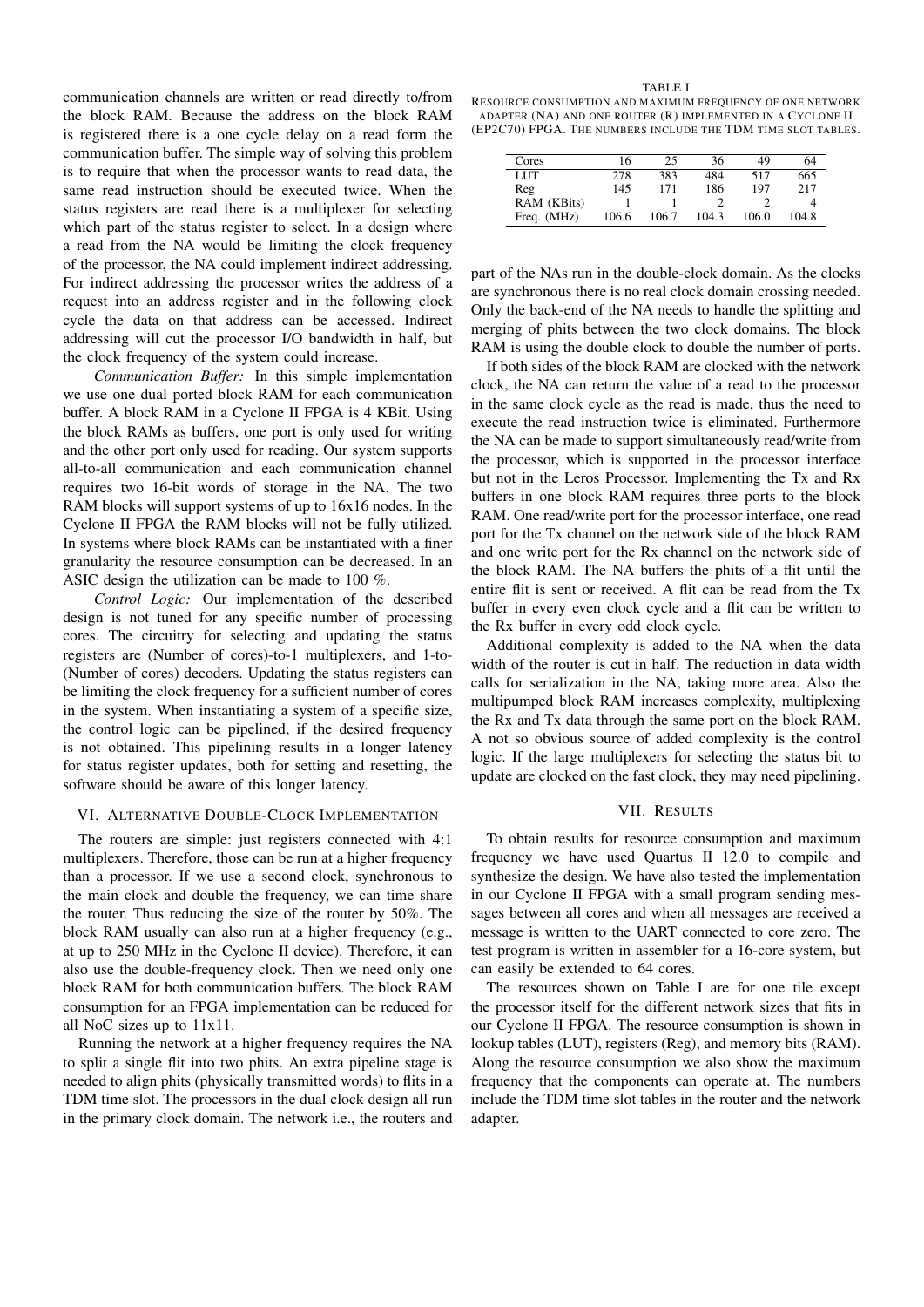<span id="page-4-1"></span>TABLE II RESOURCE CONSUMPTION AND SCHEDULE PERIOD OF THE TDM TIME SLOT TABLES FOR THE NETWORK ADAPTER (NA) AND THE ROUTER (R).

| Cores           |    | 16 |    | 36 | 49 | 64  |     |
|-----------------|----|----|----|----|----|-----|-----|
| Period (clocks) | 10 | 19 |    | 42 | 58 | 87  | 113 |
| NA (LUT)        |    |    | 23 | 39 | 46 |     | 96  |
| R (LUT)         |    | 28 | 38 | 63 | 78 | 127 | 173 |

<span id="page-4-2"></span>TABLE III A RELATIVE COMPARISON BETWEEN THE SINGLE CLOCKED AND THE DUAL CLOCKED IMPLEMENTATIONS.

| Cores | LUT  | Reg  | RAM  | Freq. |
|-------|------|------|------|-------|
| 16    | 1.18 | 1.48 | 0.50 | 0.97  |
| 64    | 1.44 | 1.91 | 0.50 | 0.74  |

The resource consumption of the different entities of the system differs from core to core. The numbers in Table [I](#page-3-2) are from the entities of core zero (upper left corner) for the given network size. Core zero is usually the largest entity, but it can differ from the different network sizes. The resource consumption of tiles is not uniform throughout the implemented systems.

The major reasons for the increase in the resource consumption on one network adapter and a router as the number of cores in the system grows are:

- 1) Bookkeeping of the status bits in the NA, increases both Reg and LUT count
- 2) The size of the routing tables grows, increases the LUT count
- 3) Buffering more data channels, increase the RAM size

The frequency appears to be close to constant for the network sizes we have synthesized, with small fluctuations from run to run of the synthesis. We expect the frequency to decrease when the systems size grows larger than what we have experimented with, because of the increase in bookkeeping. To avoid the frequency slowdown for larger systems the bookkeeping mechanism can be pipelined.

In Table [II](#page-4-1) we present numbers for the resource consumption of the slot tables located in the routers and network adapters along with the period of the TDM schedule. The number of lookup tables increase proportional to the period of the TDM schedules. The numbers for these slot tables are not specific to our implementation of the network adapter, but more general for these types of TDM schedules.

In Table [III](#page-4-2) we show the relative size of the double-clock design compared to the single clock design. The dual-clocked design was intended to be smaller as the router multiplexers are only half the size. However, only the RAM consumption is lower due to double clocking. The logic consumes more resources. The additional circuit in the NA for the packing and unpacking offset the reduction in the routers.

Furthermore there is also a relative decrease in frequency when using the double-clocked implementation. The disadvantages of the double-clocked implementation increase as the system size grows. On top the complexity of the dual clocked network is higher, thus making it more complicated to debug

and harder to maintain.

Therefore, the double clocking of the network structure proves not to be beneficial. However, the double clocking of the communication memory reduced the number of block RAMs to a single one. Therefore, one design point can be a single clock per packet NoC and NA, but double-clock the block RAM.

#### VIII. DISCUSSION

<span id="page-4-0"></span>In Section [VI](#page-3-0) we have described an alternative implementation with double clocked routers. However, the results presented in Section [VII](#page-3-1) show a higher resource consumption for this alternative. This is another indication that simplicity often wins, as the simple NA implementation was the smallest and fastest.

With higher number of nodes, the resource consumption of the routing tables increases per node. However, it has to be noted that the router tables start very small and therefore the increase is moderate. A complete NA and router with the routing tables for a 64-core system is still just 665 LCs.

If one would even like to reduce this size further, an application specific schedule can be used, i.e., a schedule where not all cores can communicate to all other cores. An application specific schedule can reduce the period length of the slot table schedule and thereby the resource consumption. It will also reduce the latency due to the shorter period.

An application specific schedule requires reconfigurable hardware. However, this extra hardware complexity could reduce the benefit of application specific schedule. In the natively reconfigurable hardware of an FPGA the application specific schedule can be part of the FPGA configuration and therefore be quite efficient. No programming of the schedule during runtime is needed.

The scheduler presented in [\[8\]](#page-5-13) is capable of making such application specific schedules. These schedules have been tested on the implementation of our NoC.

As our target is to explore many-core architectures in medium sized FPGAs, we decided to use a small microprocessor, Leros [\[10\]](#page-5-1), as the processing node. Leros is a 16-bit processor intended for small applications and utility functions similar to Xilinx's PicoBlaze [\[15\]](#page-5-14). Leros is an accumulator machine and uses on-chip memory for instructions and data. The data memory also contains a register file, i.e., the first 256 data locations can be directly addressed. Leros implements a two-stage pipeline and can be clocked faster than 100 MHz in Cyclone and Spartan devices.

Tiny microprocessors, like Leros, are usually programmed in assembler. Leros also comes with an assembler. However, to provide a higher level programming language, the muvium Java system has been adaped for Leros [\[3\]](#page-5-15). Muvium compiles Java class files into Leros assembler. The Java supported by Muvium/Leros is a *very* restricted subset. However, it is enough to write test and example programs for the presented NoC configuration.